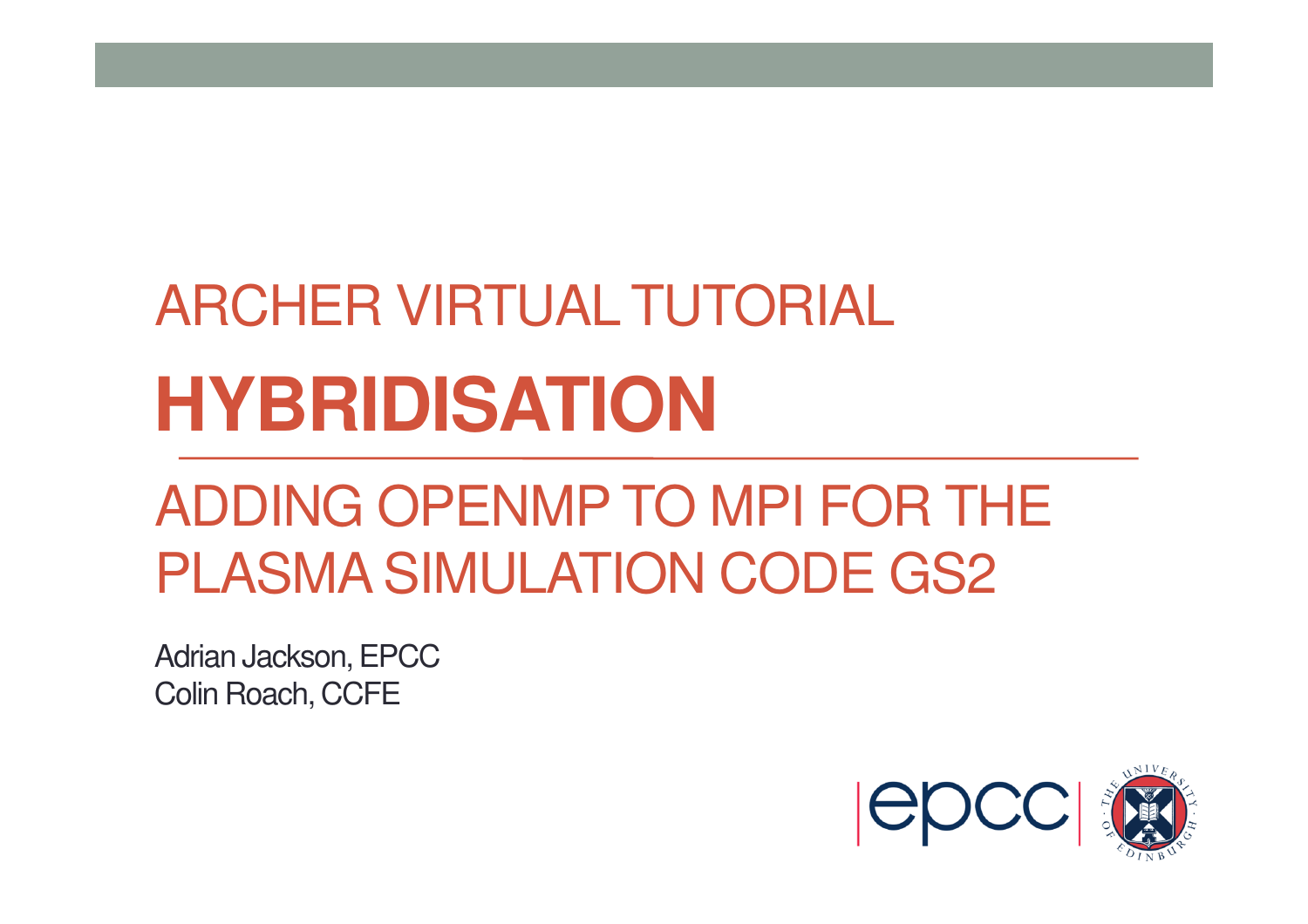### GS2

- Flux-tube gyrokinetic code
	- Initial value code
	- Solves the gyrokinetic equations for perturbed distribution functions together with Maxwell's equations for the turbulent electric and magnetic fields
	- Linear (fully implicit) and Non-linear (dealiased pseudo-spectral) terms
	- 5D space 3 spatial, 2 velocity
	- Different species of charged particles
- Advancement of time in Fourier space
- Non-linear term calculated in position space
	- Requires FFTs
	- FFTs only in two spatial dimensions perpendicular to the magnetic field
- • Originally developed in the US
	- Heavily developed and optimised in UK

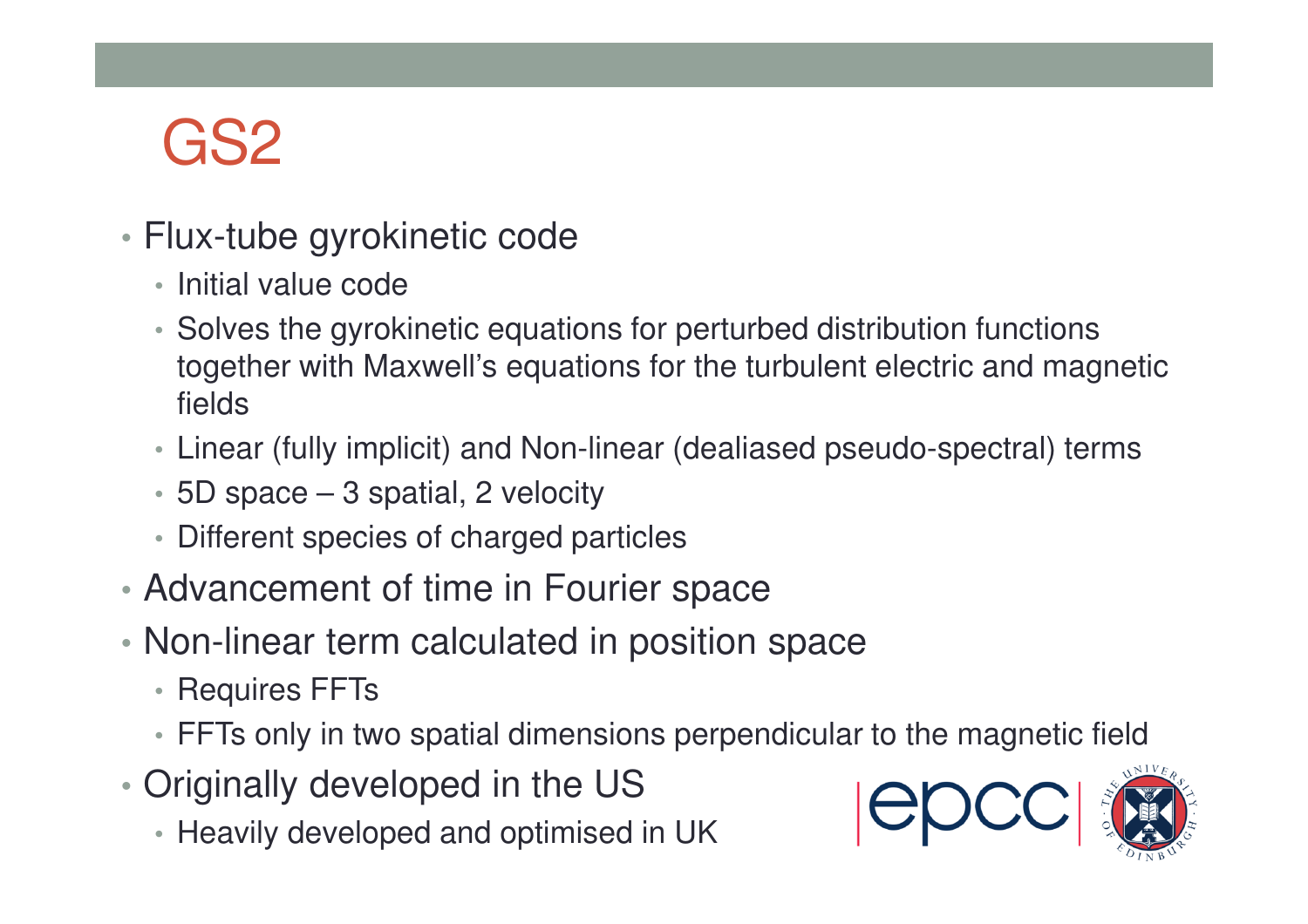#### GS2 structure

- Initialisation
	- Evaluate distribution function (lots of times)
- • Computation
	- Time loop
		- Evaluate distribution function
			- Calculate nonlinear terms
			- Calculate linear terms
			- Do some other stuff
			- Calculate collisions
		- Calculate fields
		- Evaluate distribution function

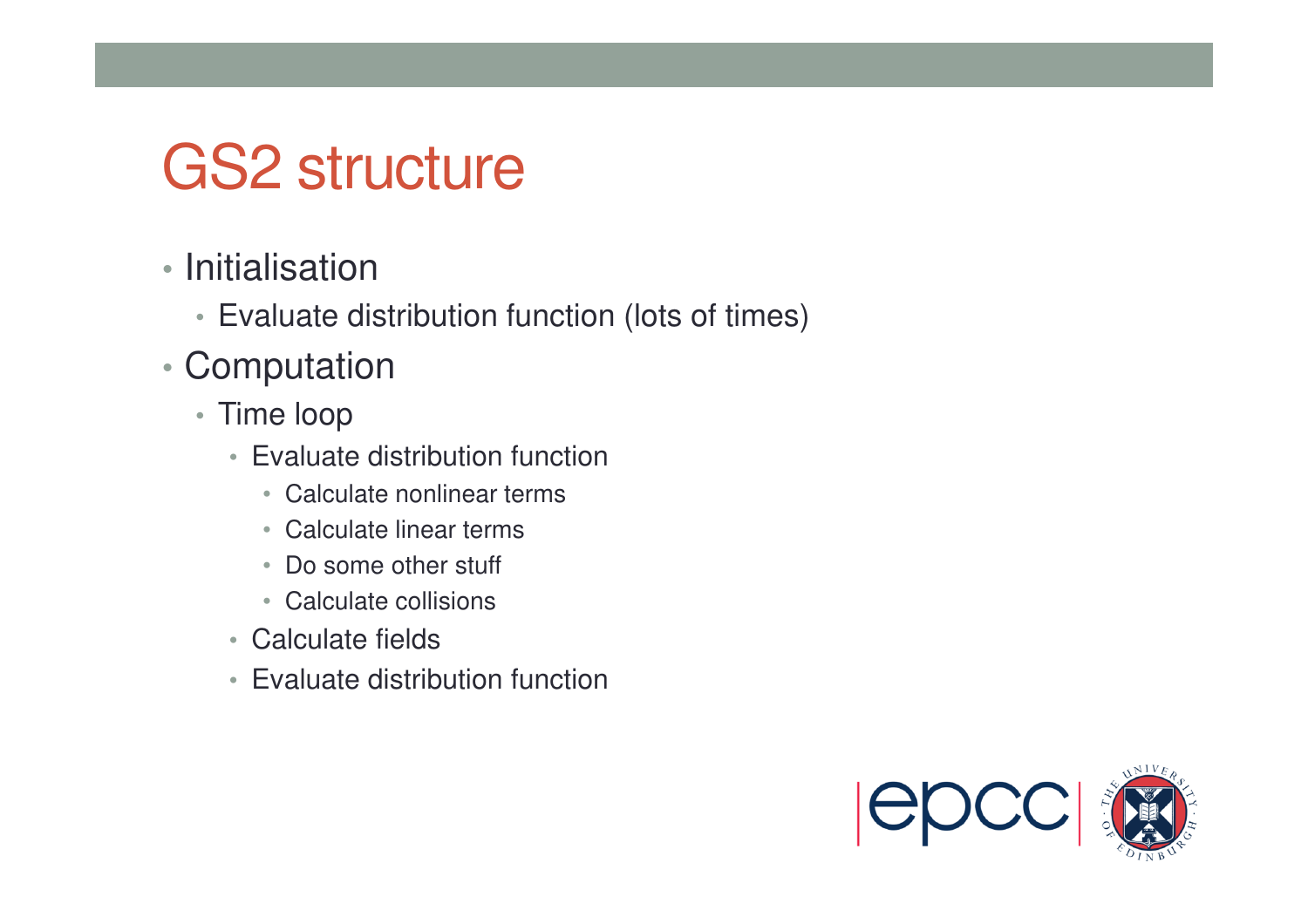**Advance Runtime**

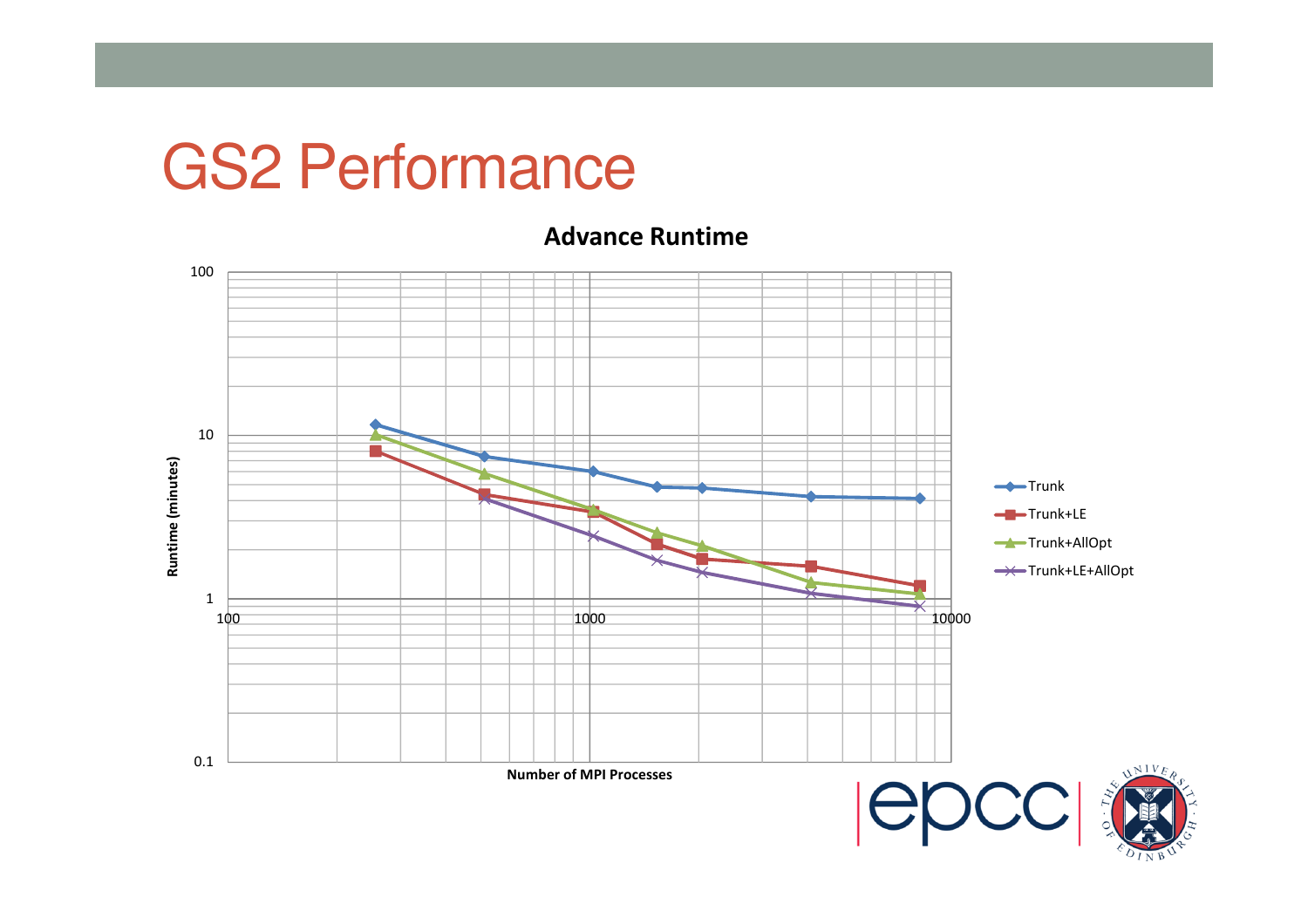#### • MPI performance



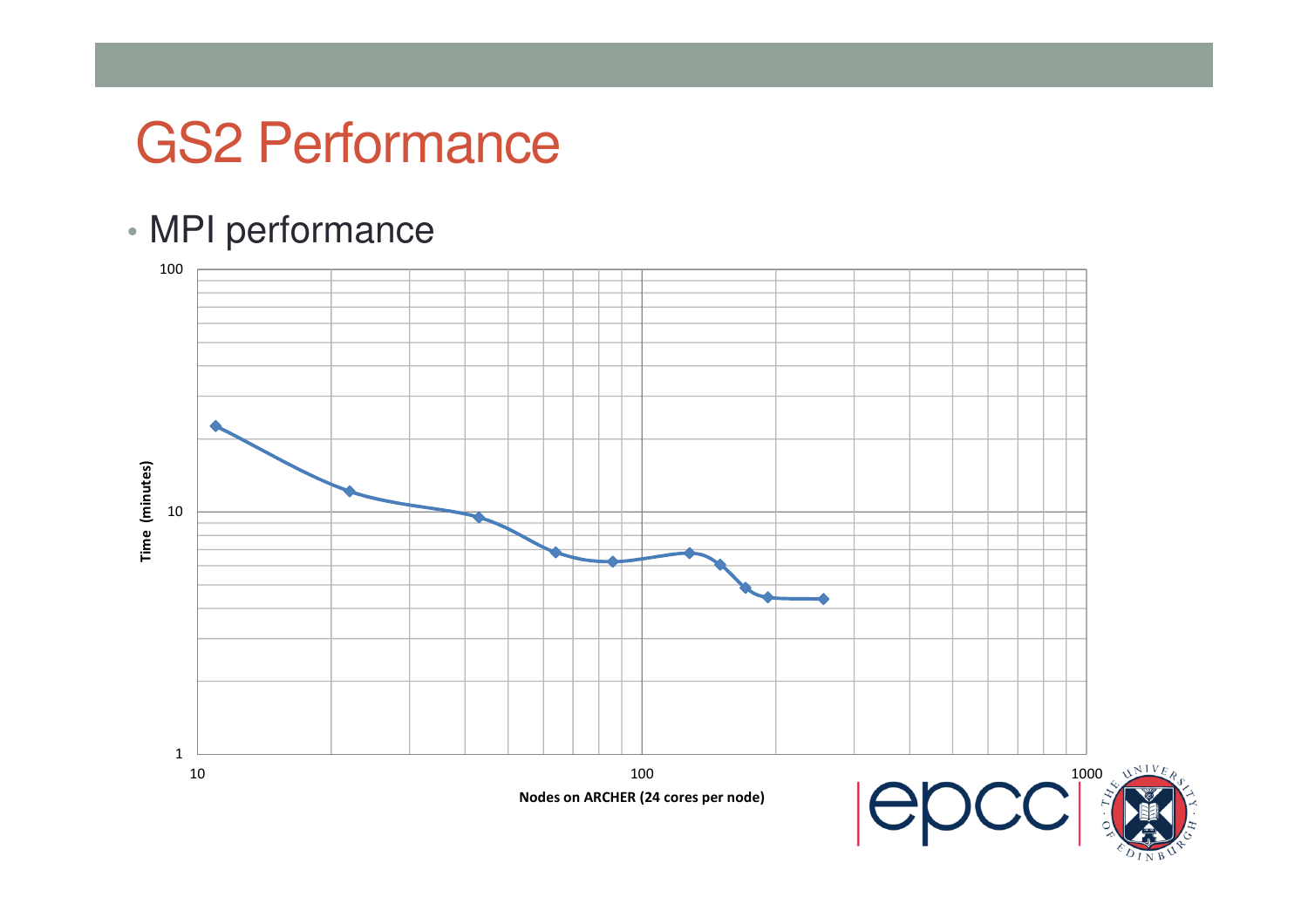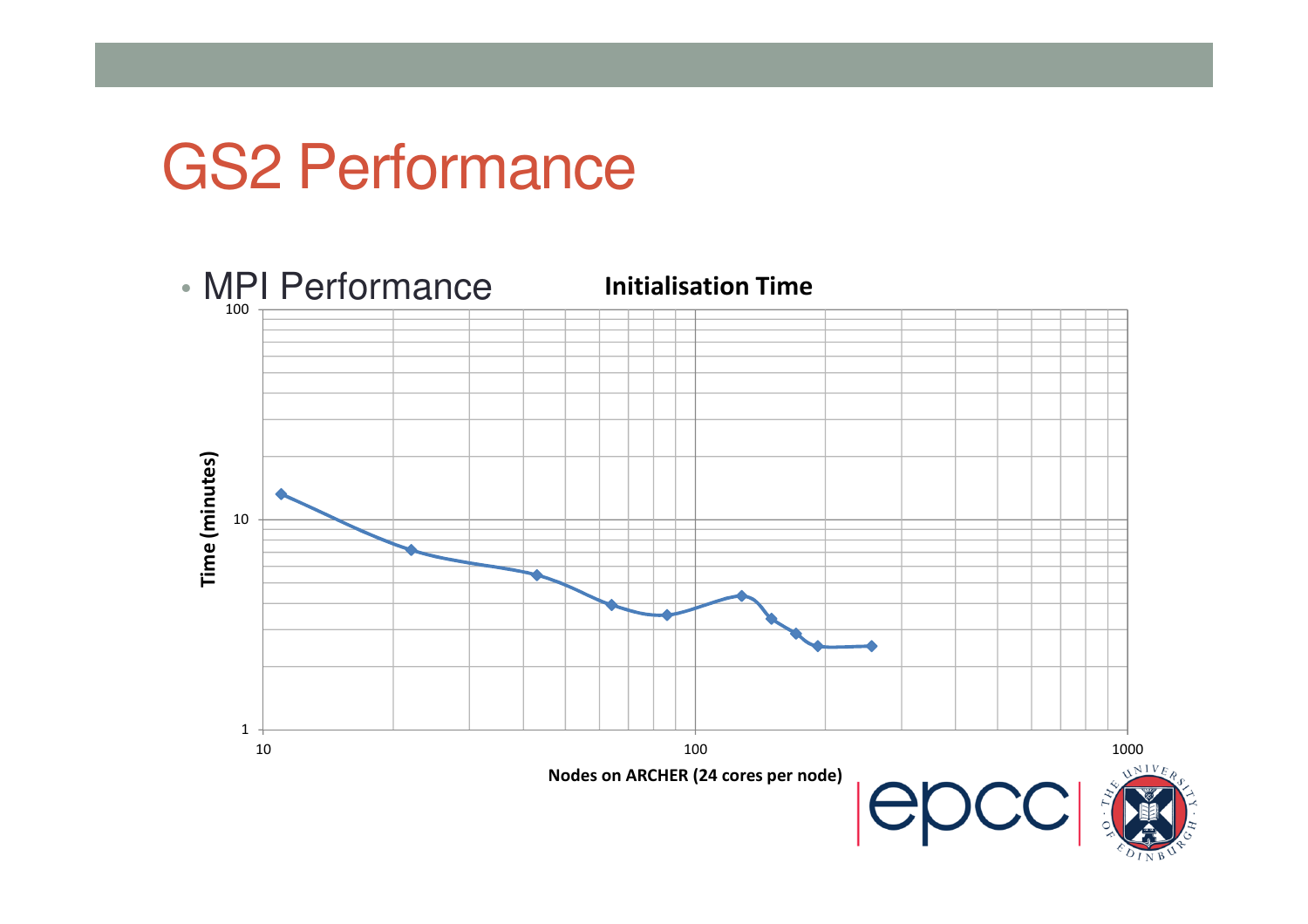• MPI Performance

**Advanced Time**

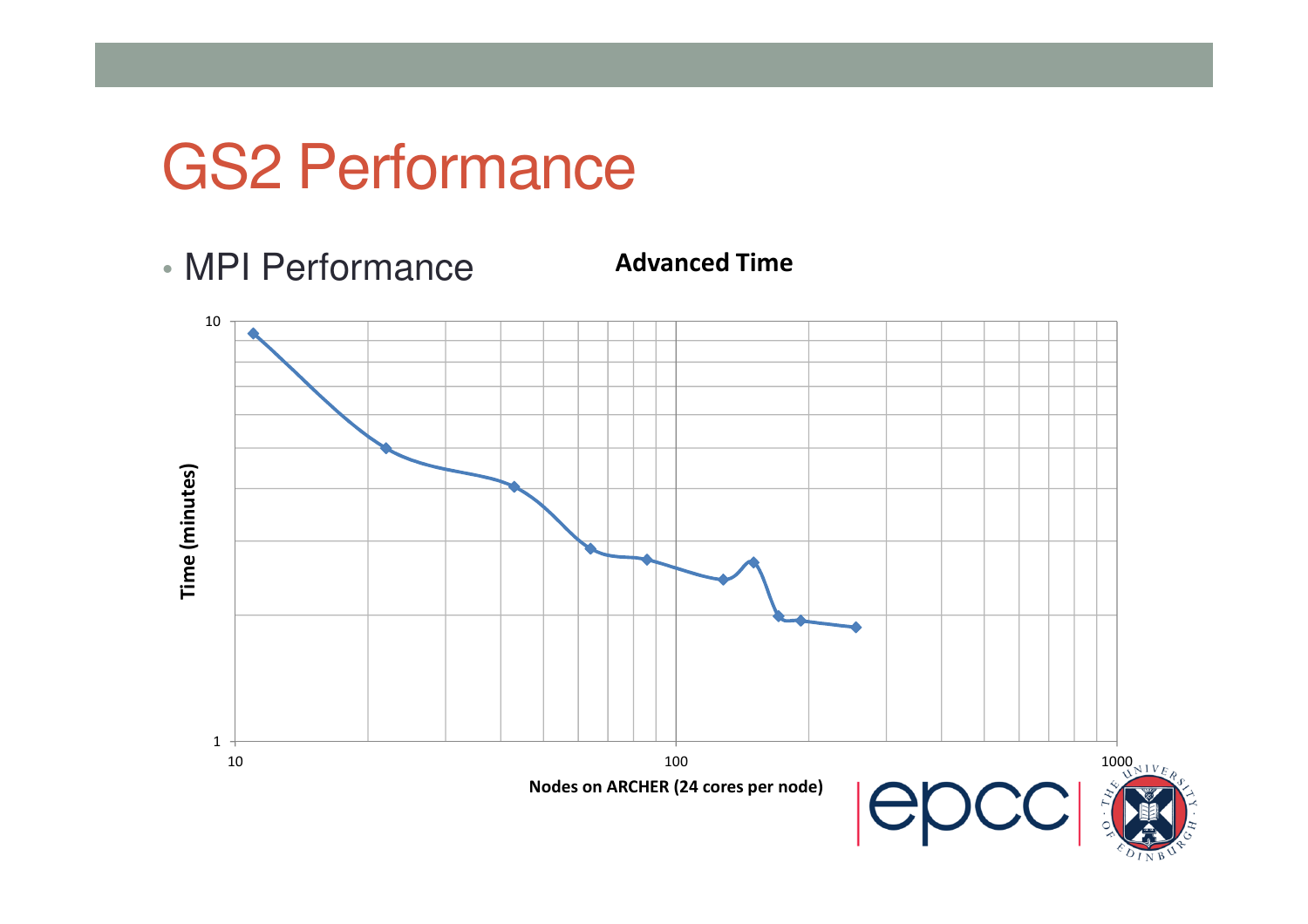# Initial scalasca: comms 512 procs

| Cube 3.4 QT: hector_epik_gs2_32p512_sum_le_FTT/summary.cube.gz<br>$\Box$                                                                                                                                                                                                                     |                                                                                                                                                                                                                                                                                                                                                                                                                                                                                                                                                                                                                                                                                                                                                                                                                                                                                                                                                                                                                                                 |                                                |  |
|----------------------------------------------------------------------------------------------------------------------------------------------------------------------------------------------------------------------------------------------------------------------------------------------|-------------------------------------------------------------------------------------------------------------------------------------------------------------------------------------------------------------------------------------------------------------------------------------------------------------------------------------------------------------------------------------------------------------------------------------------------------------------------------------------------------------------------------------------------------------------------------------------------------------------------------------------------------------------------------------------------------------------------------------------------------------------------------------------------------------------------------------------------------------------------------------------------------------------------------------------------------------------------------------------------------------------------------------------------|------------------------------------------------|--|
| File Display Topology Help                                                                                                                                                                                                                                                                   |                                                                                                                                                                                                                                                                                                                                                                                                                                                                                                                                                                                                                                                                                                                                                                                                                                                                                                                                                                                                                                                 |                                                |  |
| Absolute<br>▼                                                                                                                                                                                                                                                                                | Absolute<br>$\blacktriangledown$                                                                                                                                                                                                                                                                                                                                                                                                                                                                                                                                                                                                                                                                                                                                                                                                                                                                                                                                                                                                                | Absolute                                       |  |
| Metric tree                                                                                                                                                                                                                                                                                  | Call tree<br><b>Flat view</b>                                                                                                                                                                                                                                                                                                                                                                                                                                                                                                                                                                                                                                                                                                                                                                                                                                                                                                                                                                                                                   | System tree<br><b>Box Plot</b><br><b>Topol</b> |  |
| $\oplus$ 0.00 Time<br><b>d</b> 7.16e5 Execution<br><b>由□ 3.38e5 MPI</b><br>77.22 Overhead<br>3.69e11 Visits<br>⊕ 7168 Synchronizations<br>由 3.05e9 Communications<br><b>中口 0 Bytes transferred</b><br>⊕ 2.32e13 Point-to-point<br>由 2.98e15 Collective<br>由 ■ 4.33e4 Computational imbalance | $\dot{\boxminus}$ $\Box$ 0.00 qs2<br>$\dot{\boxplus}$ $\Box$ 0.00 run_gs2<br><b>中</b> ■ 839.23 init mp<br>$\oplus$ 1060.11 checktime<br>$\oplus$ 0.00 init file utils<br>中 289.25 broadcast logical<br>$\oplus$ 0.00 time message<br><b>中</b> 0.02 broadcast character<br>$\oplus$ 0.80 init parameter scan<br>$\oplus$ 2.70e5 init fields<br>中 ■ 5.94 init_gs2_diagnostics<br>$\Box$ 0.00 allocate target arrays<br>$\Box$ 0.00 init tstart<br>由 2956.15 loop_diagnostics<br>$\oplus$ 0.00 advance<br>$\dot{\boxminus}$ 0.00 advance implicit<br>$-\Box$ 0.00 antenna amplitudes<br>$\oplus$ 0.00 timeadv<br><b>D</b> 4622.22 add_explicit_terms<br>$\oplus$ 4.46e4 vspace derivatives<br>$\vdash$ $\Box$ 0.00 hyper diff<br>$\oplus$ 0.00 invert rhs<br>$\oplus$ 1.30e4 getfield<br>$-$ 0.00 update_time<br>$\oplus$ 1.28 check time step<br>$\Box$ 0.00 update scan parameter value<br>$\oplus$ 377.18 checkstop<br>$-$ 0.00 write dt<br>申■ 0.03 finish_gs2_diagnostics<br>$\oplus$ 0.00 finish gs2<br>$\oplus \blacksquare$ 16.18 finish mp | <b>由■ 4622.22 Cray XT PGI</b>                  |  |



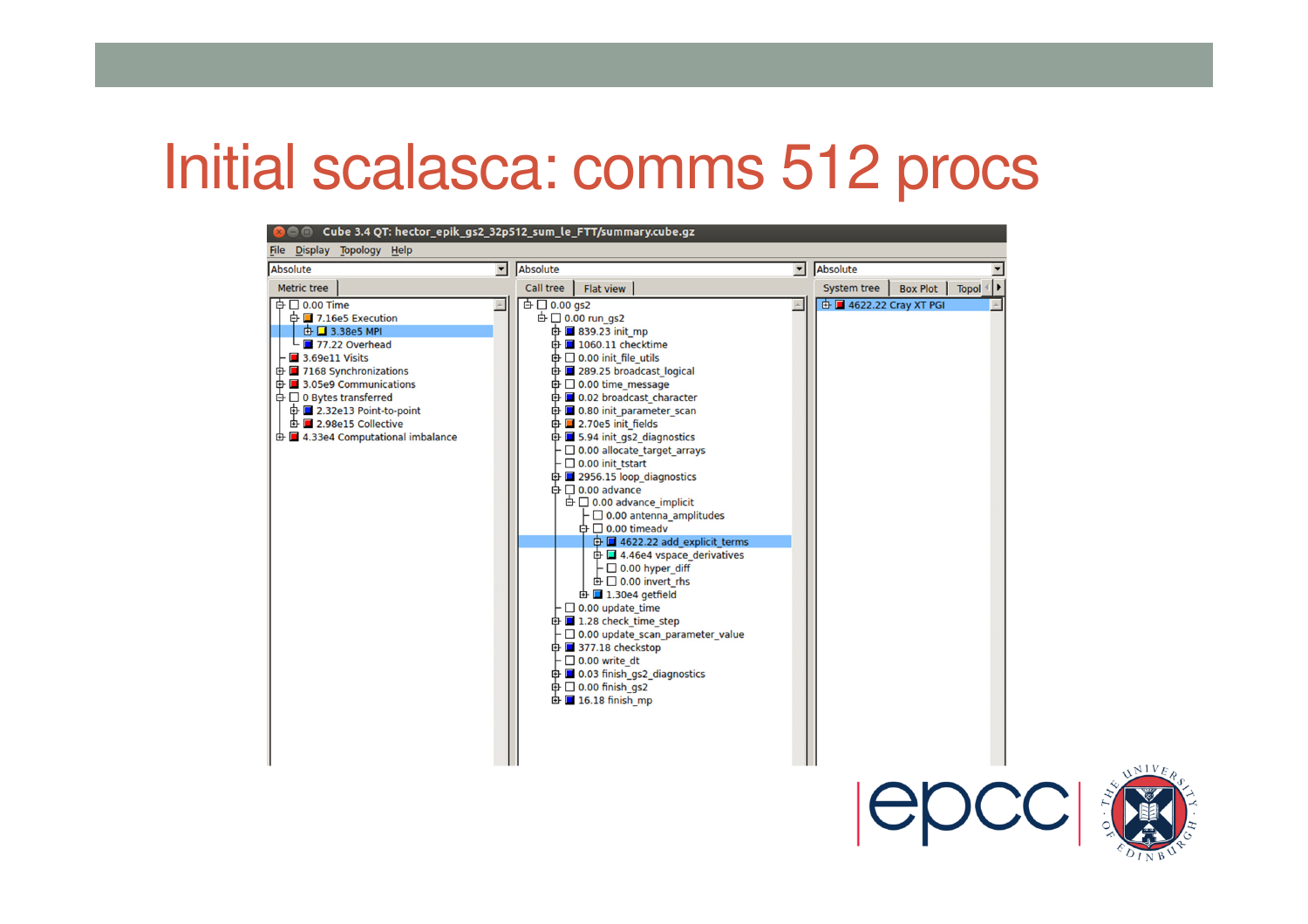# Initial scalasca: comms 2048 procs

| © © © Cube 3.4 QT: hector_epik_gs2_32p2048_sum_le_FTT/summary.cube.gz                                                                                                                                                                                                                     |                                                                                                                                                                                                                                                                                                                                                                                                                                                                                                                                                                                                                                                                                                                                                                                                                                                                                                                                                                                                                                                       |                              |  |
|-------------------------------------------------------------------------------------------------------------------------------------------------------------------------------------------------------------------------------------------------------------------------------------------|-------------------------------------------------------------------------------------------------------------------------------------------------------------------------------------------------------------------------------------------------------------------------------------------------------------------------------------------------------------------------------------------------------------------------------------------------------------------------------------------------------------------------------------------------------------------------------------------------------------------------------------------------------------------------------------------------------------------------------------------------------------------------------------------------------------------------------------------------------------------------------------------------------------------------------------------------------------------------------------------------------------------------------------------------------|------------------------------|--|
| File Display Topology Help                                                                                                                                                                                                                                                                |                                                                                                                                                                                                                                                                                                                                                                                                                                                                                                                                                                                                                                                                                                                                                                                                                                                                                                                                                                                                                                                       |                              |  |
| Absolute<br>$\blacktriangledown$                                                                                                                                                                                                                                                          | Absolute<br>회                                                                                                                                                                                                                                                                                                                                                                                                                                                                                                                                                                                                                                                                                                                                                                                                                                                                                                                                                                                                                                         | Absolute                     |  |
| <b>Metric tree</b>                                                                                                                                                                                                                                                                        | Call tree<br><b>Flat view</b>                                                                                                                                                                                                                                                                                                                                                                                                                                                                                                                                                                                                                                                                                                                                                                                                                                                                                                                                                                                                                         | <b>Box Pl</b><br>System tree |  |
| $\oplus$ 0.00 Time<br>白□ 8.30e5 Execution<br><b>由□ 9.10e5 MPI</b><br>1426.65 Overhead<br>5.11e11 Visits<br>⊕ 2.87e4 Synchronizations<br>由 1.22e10 Communications<br><b>中口 0 Bytes transferred</b><br>⊕ 3.15e13 Point-to-point<br>由 3.01e15 Collective<br>由 5.32e4 Computational imbalance | $\dot{\boxminus}$ 0.00 gs2<br>$\dot{\boxminus}$ 0.00 run gs2<br>$\oplus$ 2.58e4 init mp<br>$\oplus$ 4462.15 checktime<br>$\oplus$ $\Box$ 0.00 init file utils<br>中 ■ 1916.36 broadcast logical<br>$\oplus$ 0.00 time message<br>中 0.20 broadcast character<br>⊕ 3.20 init_parameter_scan<br>$\oplus$ 6.43e5 init fields<br>$\oplus$ 17.29 init gs2 diagnostics<br>$-$ 0.00 allocate target arrays<br>$-$ 0.00 init tstart<br>$\oplus$ 1.21e4 loop diagnostics<br>$\ominus$ $\Box$ 0.00 advance<br>$\dot{\boxminus}$ 0.00 advance implicit<br>$\vdash \Box$ 0.00 antenna_amplitudes<br>$\dot{\boxminus}$ 0.00 timeadv<br>$\oplus$ 1.66e4 add explicit terms<br>$\oplus$ 1.03e5 vspace derivatives<br>$\vdash$ $\Box$ 0.00 hyper diff<br>$\oplus$ 3502.82 invert rhs<br>$\oplus$ 9.66e4 getfield<br>$-\Box$ 0.00 update time<br>$\oplus$ 5.75 check time step<br>$-\Box$ 0.00 update scan parameter value<br>$\oplus$ 1203.99 checkstop<br>$\Box$ 0.00 write dt<br>中 ■ 0.15 finish_gs2_diagnostics<br>$\oplus$ 0.00 finish qs2<br>⊕ ■ 1891.60 finish mp | 由 1.66e4 Cray XT PGI         |  |



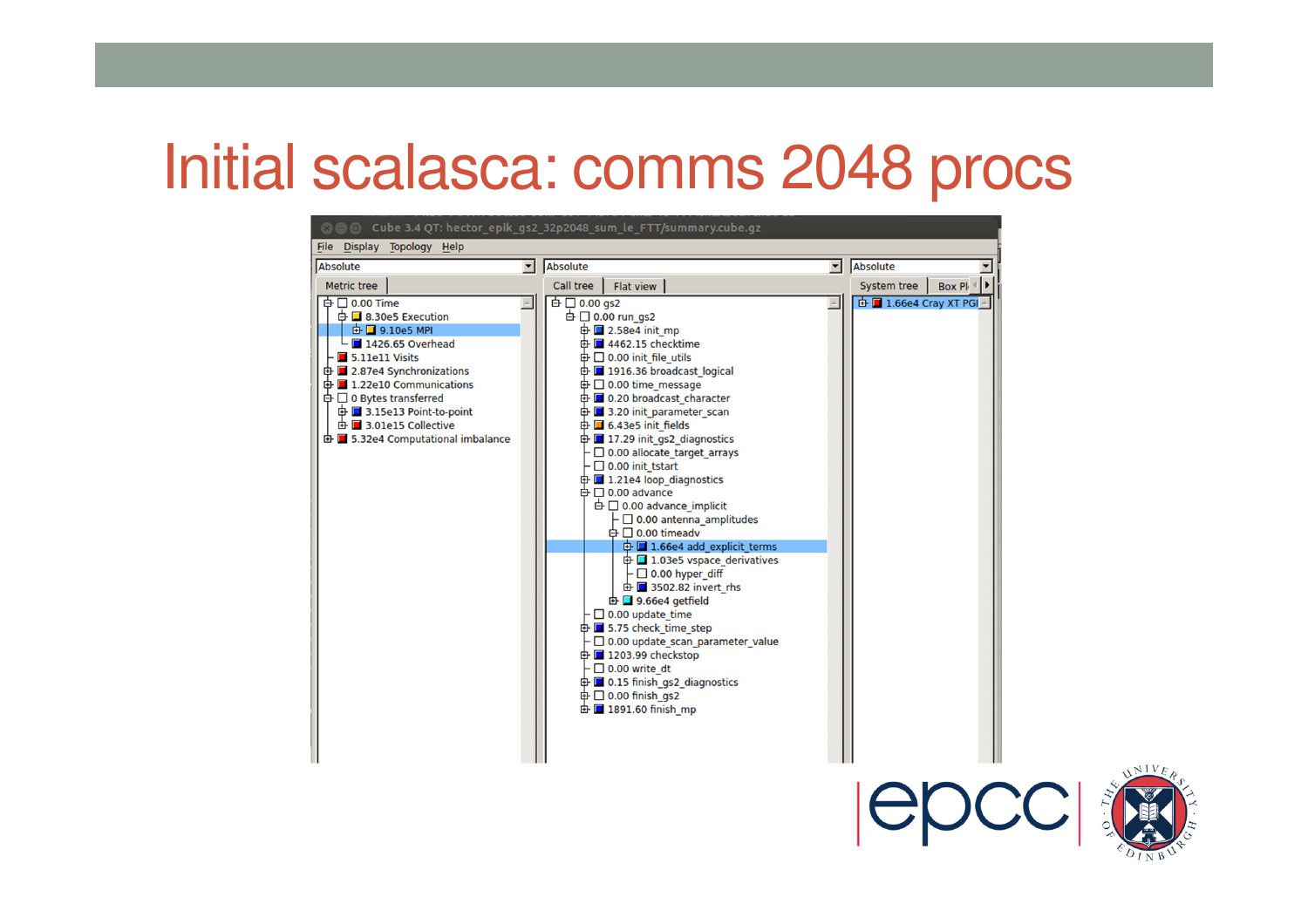#### CrayPat results, full test cases 512 cores

Samp% | Samp | Imb. | Imb. | Group | | Samp | Samp% | Function | | | | PE=HIDE100.0% | 80297.2 | -- | -- |Total |-----------------------------------------------------------------------------**| 47.0% | 37713.5 | -- | -- |MPI** ||----------------------------------------------------------------------------|| 27.7% | 22207.4 | 27269.6 | 55.2% |mpi\_recv || 10.8% | 8696.7 | 6267.3 | 42.0% |MPI\_SEND || 5.6% | 4494.3 | 7790.7 | 63.5% |MPI\_ALLREDUCE|| 2.2% | 1788.8 | 68.2 | 3.7% |MPI\_BARRIER ||============================================================================**| 43.5% | 34957.6 | -- | -- |USER** ||----------------------------------------------------------------------------|| 8.5% | 6803.0 | 1173.0 | 14.7% | collisions mp\_conserve\_diffuse\_le\_layout || 5.1% | 4132.3 | 632.7 | 13.3% |collisions\_mp\_conserve\_lorentz\_le\_layout\_|| 3.2% | 2543.0 | 486.0 | 16.1% |dist\_fn\_mp\_get\_source\_term\_ || 2.7% | 2180.2 | 859.8 | 28.3% |le\_grids\_mp\_integrate\_moment\_lec\_|| 2.7% | 2162.4 | 1019.6 | 32.1% |dist\_fn\_arrays\_mp\_g\_adjust\_|| 2.6% | 2053.4 | 155.6 | 7.1% |dist\_fn\_mp\_invert\_rhs\_1\_ || 2.5% | 1999.9 | 451.1 | 18.4% |dist\_fnget\_source\_term\_mp\_set\_source\_|| 2.3% | 1835.8 | 235.2 | 11.4% |nonlinear\_terms\_mp\_add\_nl\_|| 1.7% | 1350.4 | 418.6 | 23.7% |dist\_fn\_mp\_getan\_ || 1.7% | 1342.5 | 281.5 | 17.4% |redistribute\_mp\_c\_redist\_33\_inv\_|| 1.7% | 1334.8 | 319.2 | 19.3% |redistribute\_mp\_c\_redist\_33\_ || 1.5% | 1219.0 | 271.0 | 18.2% |collisions\_mp\_solfp\_lorentz\_le\_layout\_..0|| 1.4% | 1144.1 | 261.9 | 18.7% |dist\_fn\_mp\_getfieldeq1\_ || 1.4% | 1136.7 | 226.3 | 16.6% |collisions\_mp\_solfp\_ediffuse\_le\_layout\_ || 1.2% | 940.8 | 185.2 | 16.5% |gs2\_transforms\_mp\_transform2\_5d\_accel\_ ||============================================================================**| 9.5% | 7602.4 | -- | -- |ETC**||----------------------------------------------------------------------------|| 3.9% | 3153.0 | 917.0 | 22.6% |\_\_intel\_memset|| 1.4% | 1159.2 | 659.8 | 36.3% |copy || 1.3% | 1035.1 | 153.9 | 13.0% |hc2cb\_12|=============================================================================



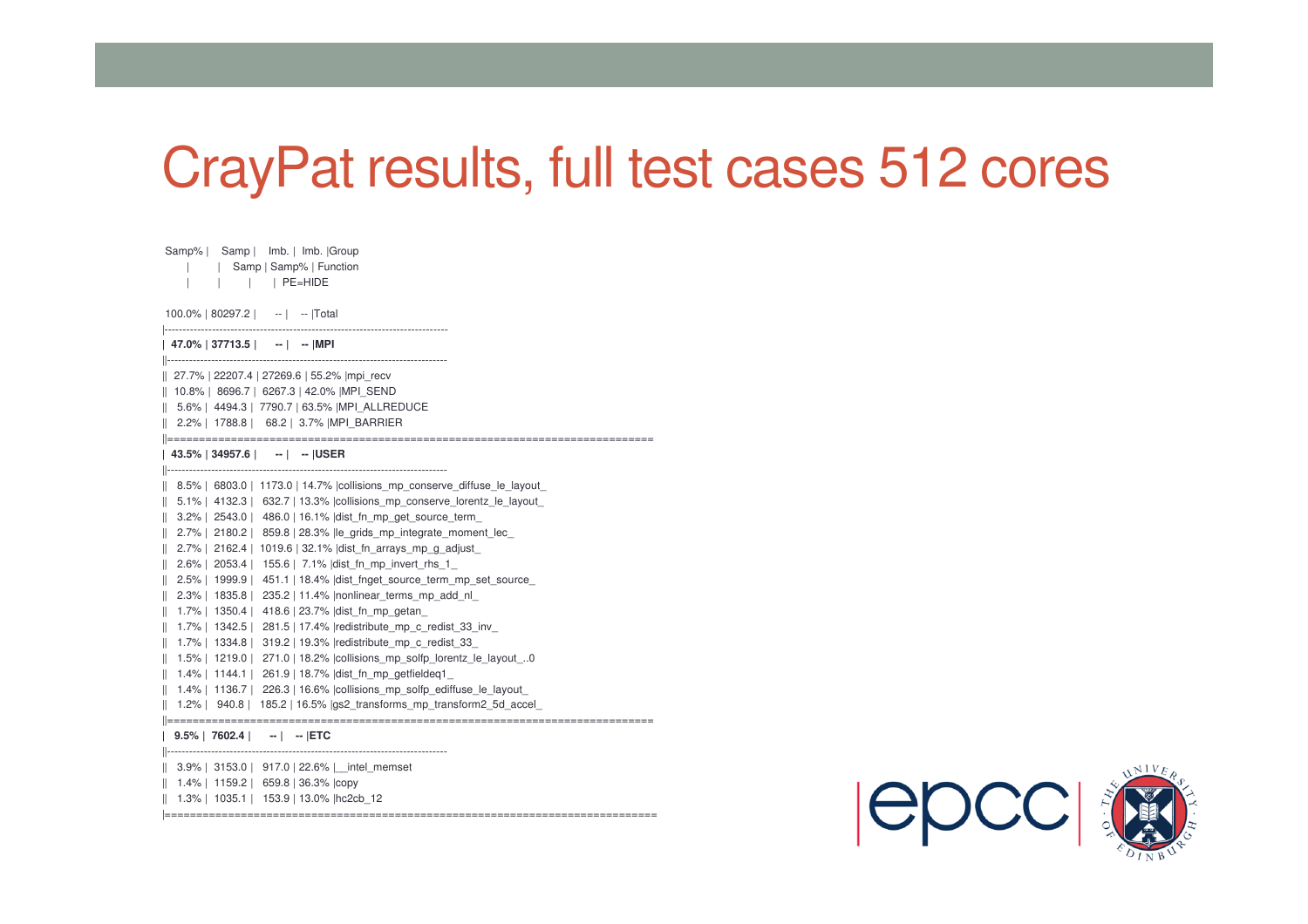#### CrayPat results, full test case 1024 cores

Samp% | Samp | Imb. | Imb. | Group | | Samp | Samp% | Function| | | | PE=HIDE100.0% | 55501.4 | -- | -- |Total |-----------------------------------------------------------------------------**| 65.0% | 36071.4 | -- | -- |MPI** ||----------------------------------------------------------------------------|| 41.5% | 23028.4 | 12175.6 | 34.6% |mpi\_recv || 11.4% | 6325.0 | 5567.0 | 46.9% |MPI\_ALLREDUCE|| 7.7% | 4248.6 | 3371.4 | 44.3% |MPI\_SEND || 3.0% | 1690.7 | 57.3 | 3.3% |MPI\_BARRIER|| 1.2% | 683.9 | 919.1 | 57.4% |mpi\_bcast||============================================================================**| 28.8% | 15982.8 | -- | -- |USER** ||---------------------------------------------------------------------------- || 4.1% | 2260.4 | 393.6 | 14.8% |collisions\_mp\_conserve\_diffuse\_le\_layout\_|| 2.3% | 1268.3 | 320.7 | 20.2% |dist\_fn\_mp\_get\_source\_term\_ || 2.1% | 1190.2 | 246.8 | 17.2% |collisions\_mp\_conserve\_lorentz\_le\_layout\_|| 1.8% | 1015.2 | 171.8 | 14.5% |dist\_fn\_mp\_invert\_rhs\_1\_|| 1.8% | 995.1 | 283.9 | 22.2% |dist\_fn\_mp\_getfieldeq1\_ || 1.8% | 993.7 | 229.3 | 18.8% |dist\_fnget\_source\_term\_mp\_set\_source\_|| 1.5% | 846.7 | 211.3 | 20.0% |nonlinear\_terms\_mp\_add\_nl\_ || 1.5% | 822.9 | 453.1 | 35.5% |dist\_fn\_arrays\_mp\_g\_adjust\_ || 1.3% | 733.5 | 174.5 | 19.2% |le\_grids\_mp\_integrate\_moment\_lec\_|| 1.2% | 692.0 | 332.0 | 32.5% |dist\_fn\_mp\_getan\_ || 1.1% | 606.4 | 141.6 | 18.9% |redistribute\_mp\_c\_redist\_33\_ || 1.1% | 605.8 | 188.2 | 23.7% |redistribute\_mp\_c\_redist\_22\_ || 1.1% | 602.9 | 173.1 | 22.3% |redistribute\_mp\_c\_redist\_33\_inv\_ ||============================================================================**| 6.2% | 3436.2 | -- | -- |ETC** ||----------------------------------------------------------------------------|| 3.0% | 1688.9 | 484.1 | 22.3% |\_\_intel\_memset|| 1.2% | 684.4 | 167.6 | 19.7% |apply|=============================================================================

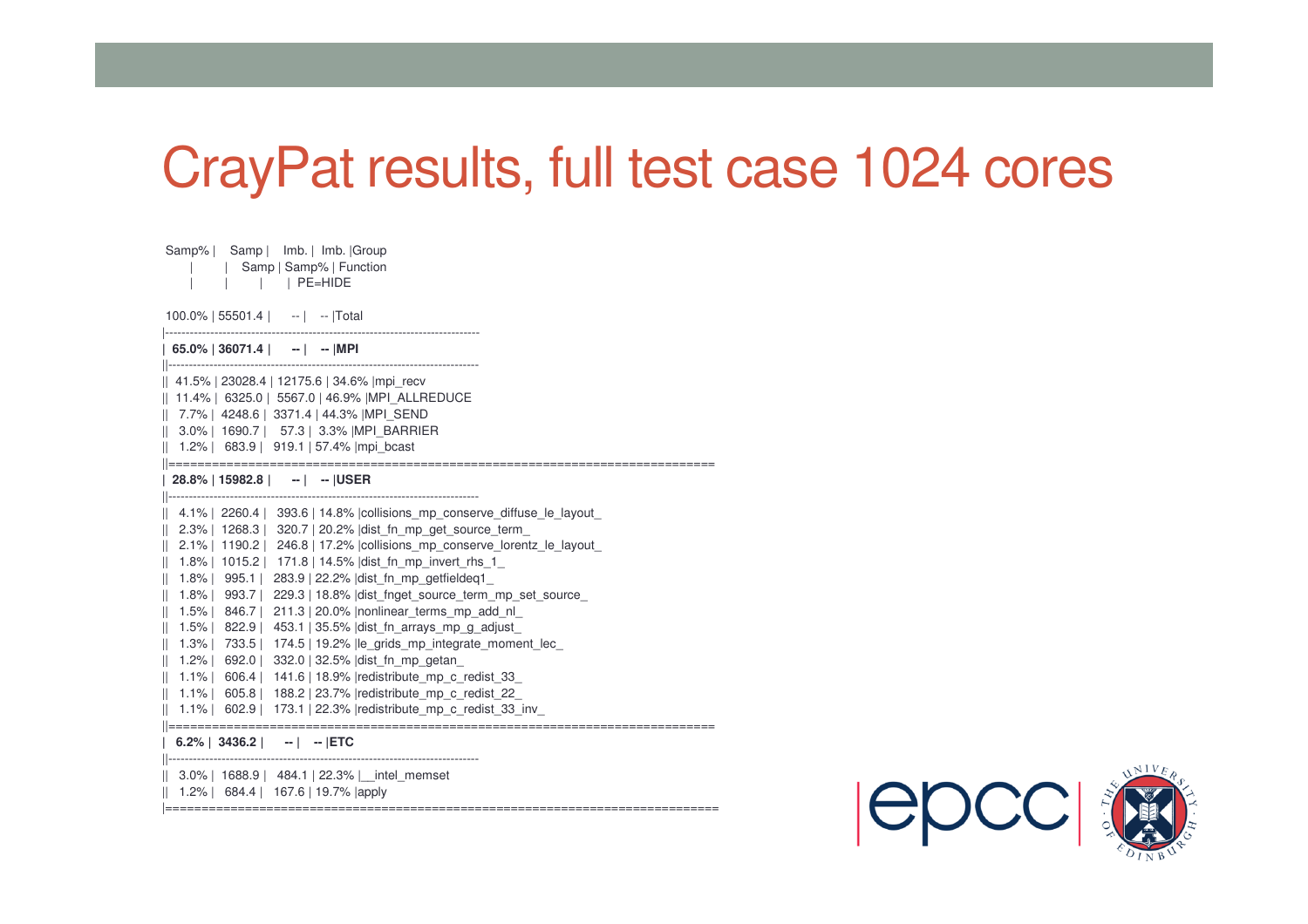### **Decompositions**

- • For GS2 increased MPI processes means splitting data domain further:
	- Can decompose: species, energy, ky, kx, lambda differently (right to left)
	- xyles, yxles, lyxes, yxels, lxyes, lexys
- K space
	- Main domain for computations
	- g\_lo(ig,isgn,iglo): ig, isgn local; iglo decomposed according to "layout"
	- Have to go to real space for non-linear computations
	- Have to go to collision space for collision computations

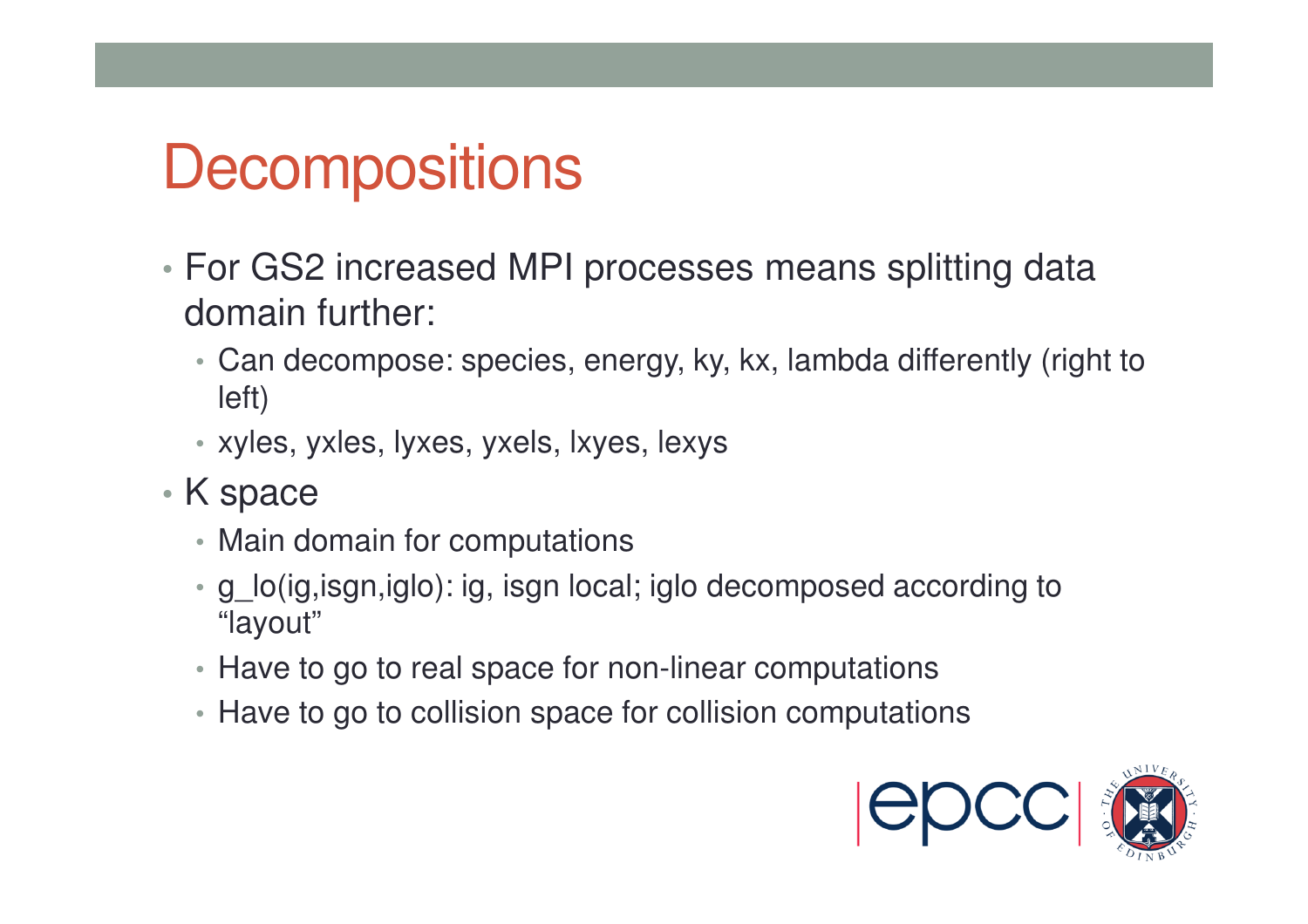#### Design decisions to consider

- • What level to add OpenMP at?
	- Parallel region for each subroutine called:
		- Pros: Easy to control where parallelism occurs and variable sharing, easy to exclude code that we don't want to parallelise with OpenMP, don't have to worry about multiple program units (i.e. FORTRAN modules)
		- Cons: Can't nest parallel regions, hard for routines that are called from different places, more overheads as a parallel region created and destroyed for each routine call, enables lots of code to be easily not parallelised (performance impct)
	- High level parallel region for multiple subroutines:
		- Pros: Reduced overheads as only one parallel region call for a whole group of subroutines, forces more code to be at least included in parallel regions
		- Cons: Orphaned directives and data scoping means having to rely on implicit definitions of variable sharing, requires more work to exclude code that cannot be parallelised with OpenMP

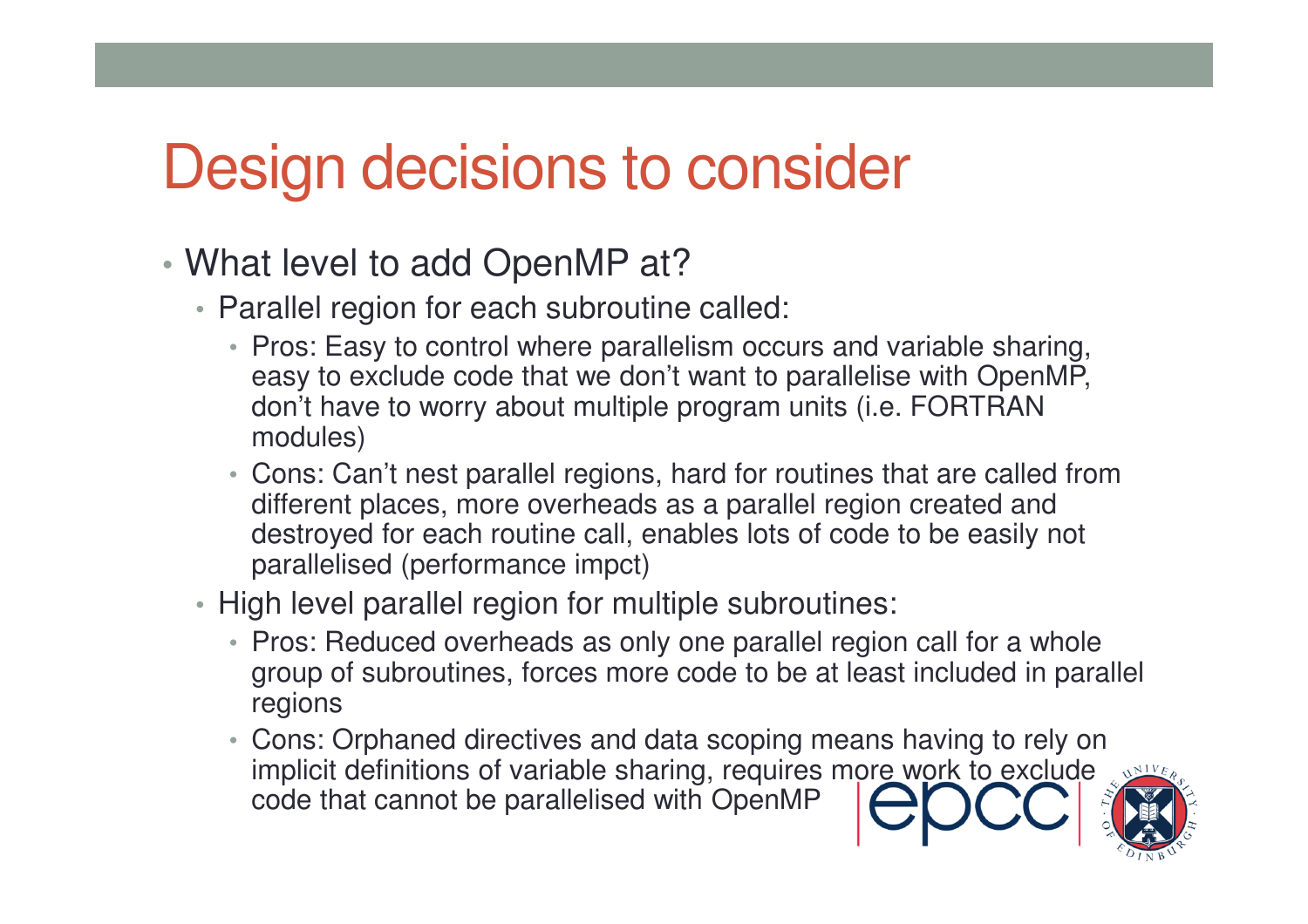#### Design decisions to consider

- How to handle MPI communications, what level of threaded MPI communications to support/require?
	- MPI\_Init\_thread replaces MPI\_Init
		- Supports 4 different levels:
			- **MPI\_THREAD\_SINGLE** Only one thread will execute.
			- **MPI\_THREAD\_FUNNELED** The process may be multi-threaded, but only the main thread will make MPI calls (all MPI calls are funneled to the main thread).
			- **MPI\_THREAD\_SERIALIZED** The process may be multi-threaded, and multiple threads may make MPI calls, but only one at a time: MPI calls are not made concurrently from two distinct threads (all MPI calls are serialized).
			- **MPI\_THREAD\_MULTIPLE** Multiple threads may call MPI, with no restrictions.
	- Where to do MPI communications:
		- Single or funneled:
			- Pros: Don't have to change MPI implemented in the code
			- Cons: Only one thread used for communications leaves cores inactive, not parallelising all the code
		- Serialized
			- Pros: Can parallelism MPI code using OpenMP as well, meaning further parallelism
			- Cons: Still not using all cores for MPI communications, requires thread safe version of the MPI library
		- Multiple:
			- Pros: All threads can do work, not leaving idle cores
			- Cons: May requires changes to MPI code to create MPI communicators for separate threads to work on, and for collective communications. Can require ordered OpenMP execution for MPI collectives, experience shows fully threaded MPI implementations slower than ordinary MPI
- ARCHER runtime variable:
	- export MPICH\_MAX\_THREAD\_SAFETY=funneled

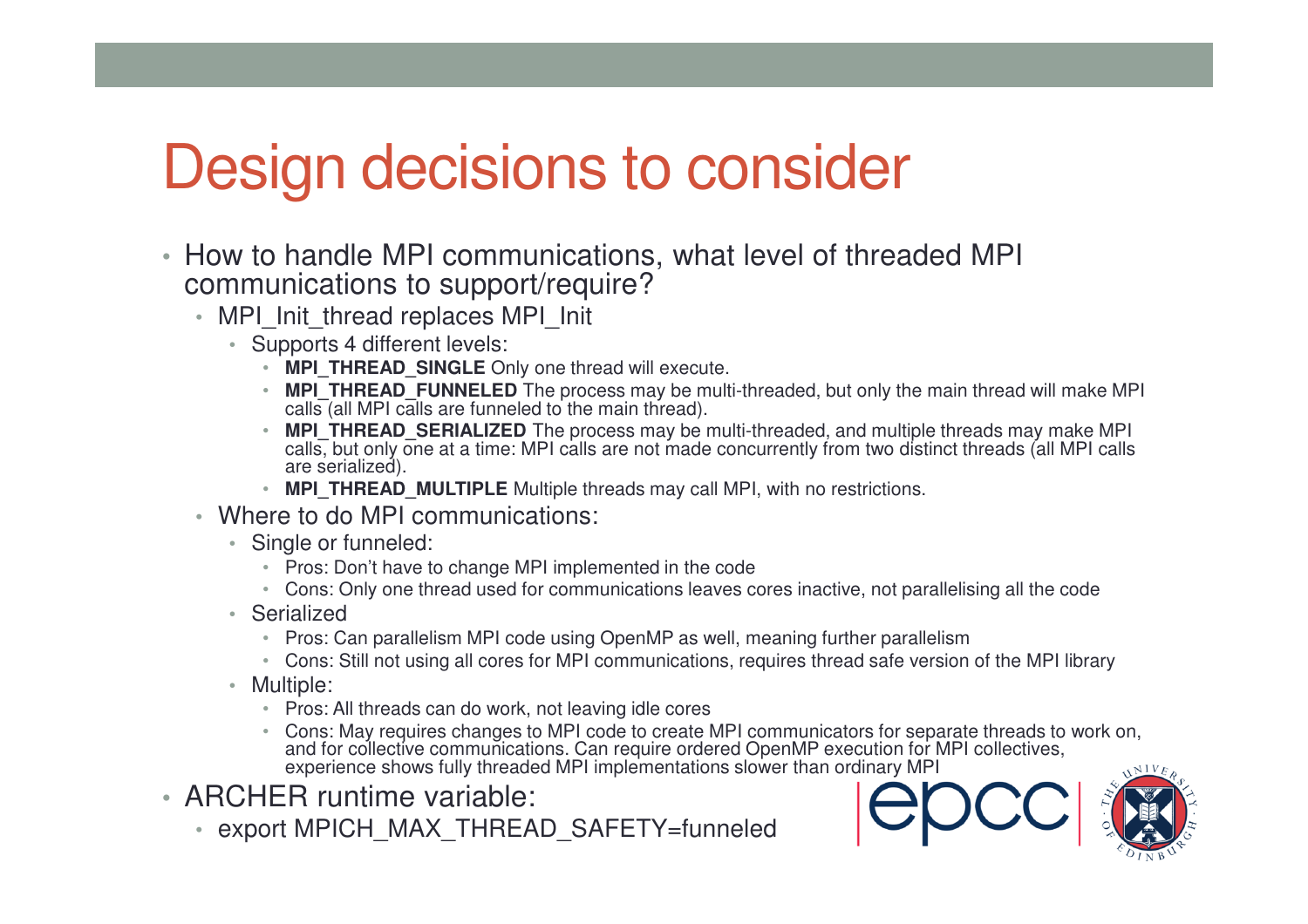# Hybrid implementation

- Funneled communication model
	- Actually in practise done with OpenMP Master regions and barriers
- • OpenMP done at a high level in the code
	- Implemented at the Evaluate distribution function level
	- Called twice per time step (and many times in initialisation)
- • Single parallel region per time step
	- Orphaned OpenMP directives
	- Better can be achieved (single parallel region per run)
- • Some code excluded but computationally expensive code all hybridised

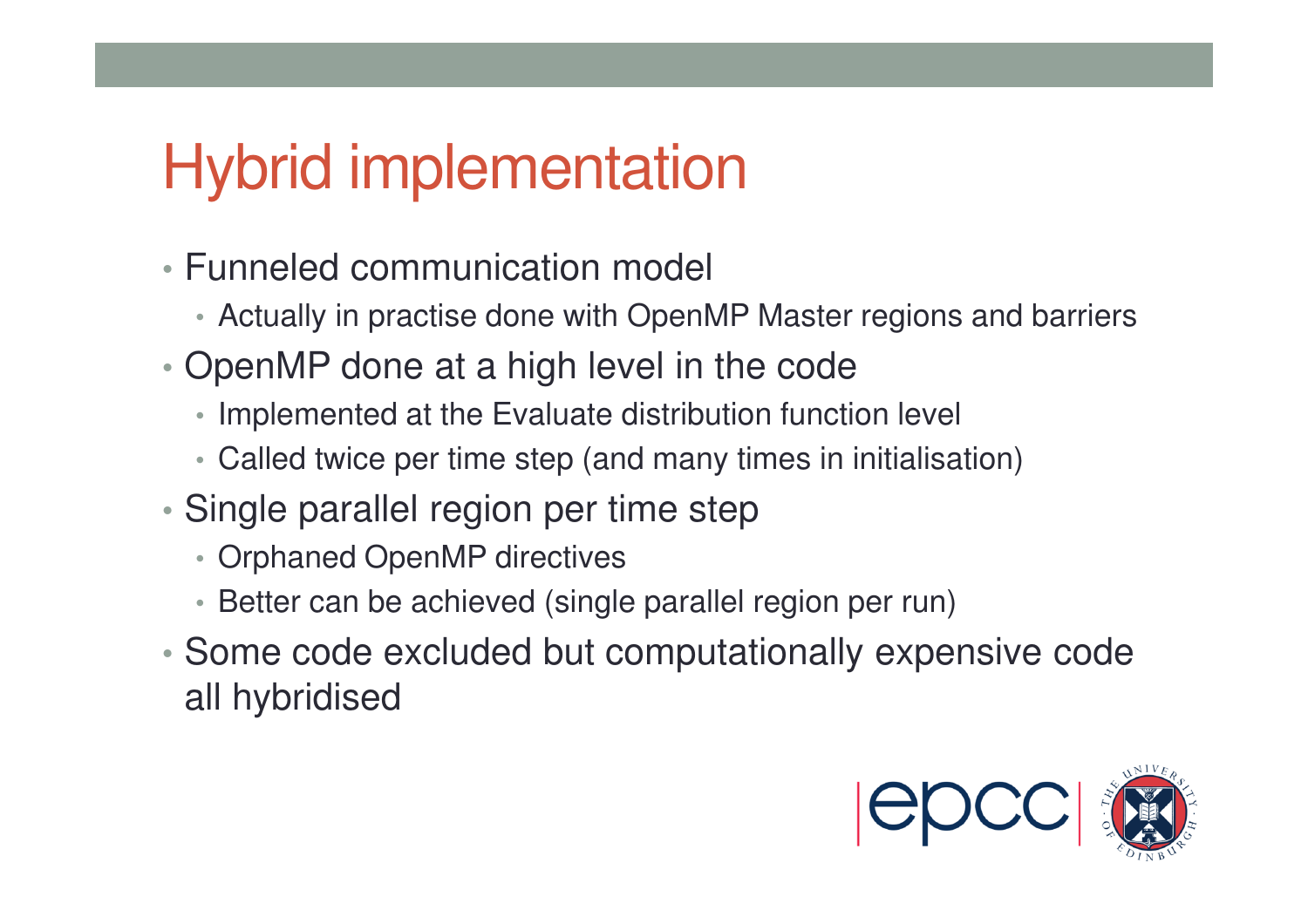# Main changes

- • Add OpenMP
	- Main loop
		- !\$OMP PARALLEL DEFAULT(SHARED)
		- !\$OMP WORKSHARE
		- gnew=gnew+g\_fixpar
		- !\$OMP END WORKSHARE
		- !\$OMP END PARALLEL
	- Use pre-processing to turn OpenMP on and off
		- Not generally necessary (although useful for OpenMP routines and for compilers like the Cray compiler)
		- #ifdef OPENMP
		- !\$OMP END PARALLEL
		- #endif

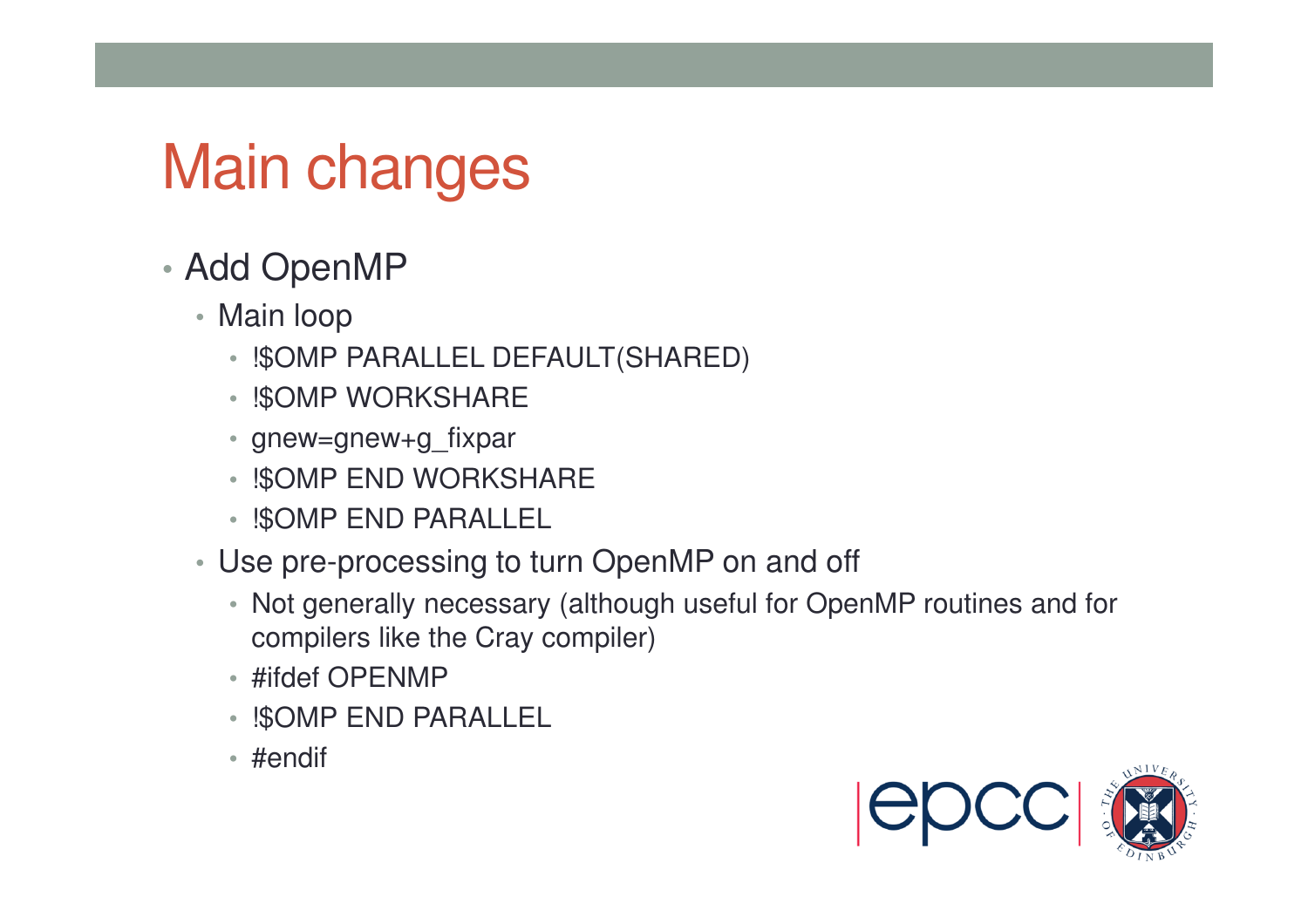## Main changes

- Default shared used at the highest level
	- All other data visibility functionality controlled by OpenMP default behaviour
	- Default behaviour

…

….

…

- Module and global variables shared
- Function/subroutine variables private

#### • Some subroutine variables we want to be shared

subroutine integrate\_moment\_c34 (g, total, all, full\_arr)

```

complex, dimension(:,:,:,:),allocatable :: total_small
```

```

allocate(total_small(-ntgrid:ntgrid,g_lo%it_min:g_lo%it_max,g_lo%ik_min:g_lo%ik_max,g_lo%is_min:g_lo%is_max))
```

```

#ifdef OPENMP
!$OMP DO PRIVATE(iglo,ik,it,ie,is,il)#endif
do iglo = g_lo%llim_proc, g_lo%ulim_procik = ik_idx(g_lo,iglo)it = it_idx(g_lo,iglo)
ie = ie_idx(g_lo,iglo)
is = is_idx(g_lo,iglo)il = il idx(g lo,iglo)
    !Perform local sum
c34_total_small(:, it, ik, is) = c34_total_small(:, it, ik, is) + &w(ie)^*wl(:,il)^*(g(:,1,iglo)+g(:,2,iglo))end do
#ifdef OPENMP
!$OMP END DO#endif
```
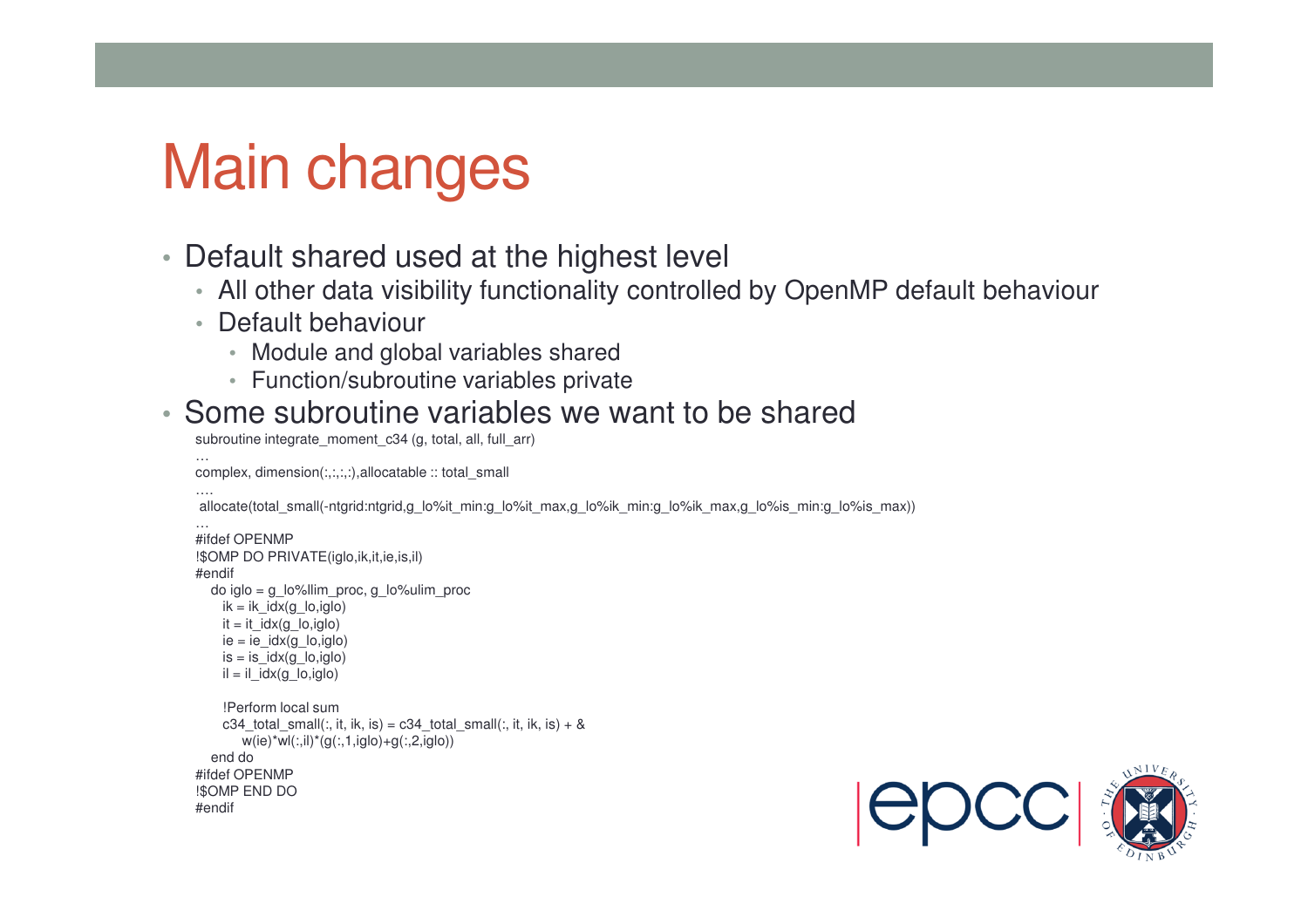## Main changes

• Move variable definition to module level (or global level)

Allocate memory only on one OpenMP process

#ifdef OPENMP

!\$OMP BARRIER

!\$OMP MASTER

#endif

allocate(c34\_total\_small(-ntgrid:ntgrid,g\_lo%ntheta0,g\_lo%naky,g\_lo%nspec))

#ifdef OPENMP

!\$OMP END MASTER

!\$OMP BARRIER

#endif

- Nastier for multiple routines in the same module that have local variables of the same name:
	- real, dimension (:,:,:), allocatable :: cdll\_vns
	- real, dimension (:,:,:,:), allocatable ::vpadelnu
	- complex, dimension (:), allocatable :: **cdll\_v0y0, cdll\_v1y1, cdll\_v2y2**
	- complex, dimension (:,:,:), allocatable :: **cdll\_gtmp**
	- complex, dimension (:,:,:), allocatable :: **cdsl\_gtmp**
	- real, dimension (:,:,:), allocatable :: cdsl\_vns
	- complex, dimension (:,:,:,:), allocatable :: **cdsl\_v0y0, cdsl\_v1y1, cdsl\_v2y2**
	- real, dimension (:,:,:,:), allocatable :: vpanud
	- complex, dimension (:), allocatable :: **clll\_v0y0, clll\_v1y1, clll\_v2y2**
	- complex, dimension (:,:,:), allocatable :: **clll\_gtmp**
	- real, dimension (:,:,:), allocatable :: clsl\_vns
	- complex, dimension (:,:,:,:), allocatable :: **clsl\_v0y0, clsl\_v1y1, clsl\_v2y2**
	- complex, dimension (:,:,:), allocatable :: **clsl\_gtmp**
	- complex, dimension (:,:), allocatable :: slsl\_glz, slsl\_glzc
	- complex, dimension (:), allocatable :: slll\_tmp
	- complex, dimension (:,:), allocatable :: sesl\_ged

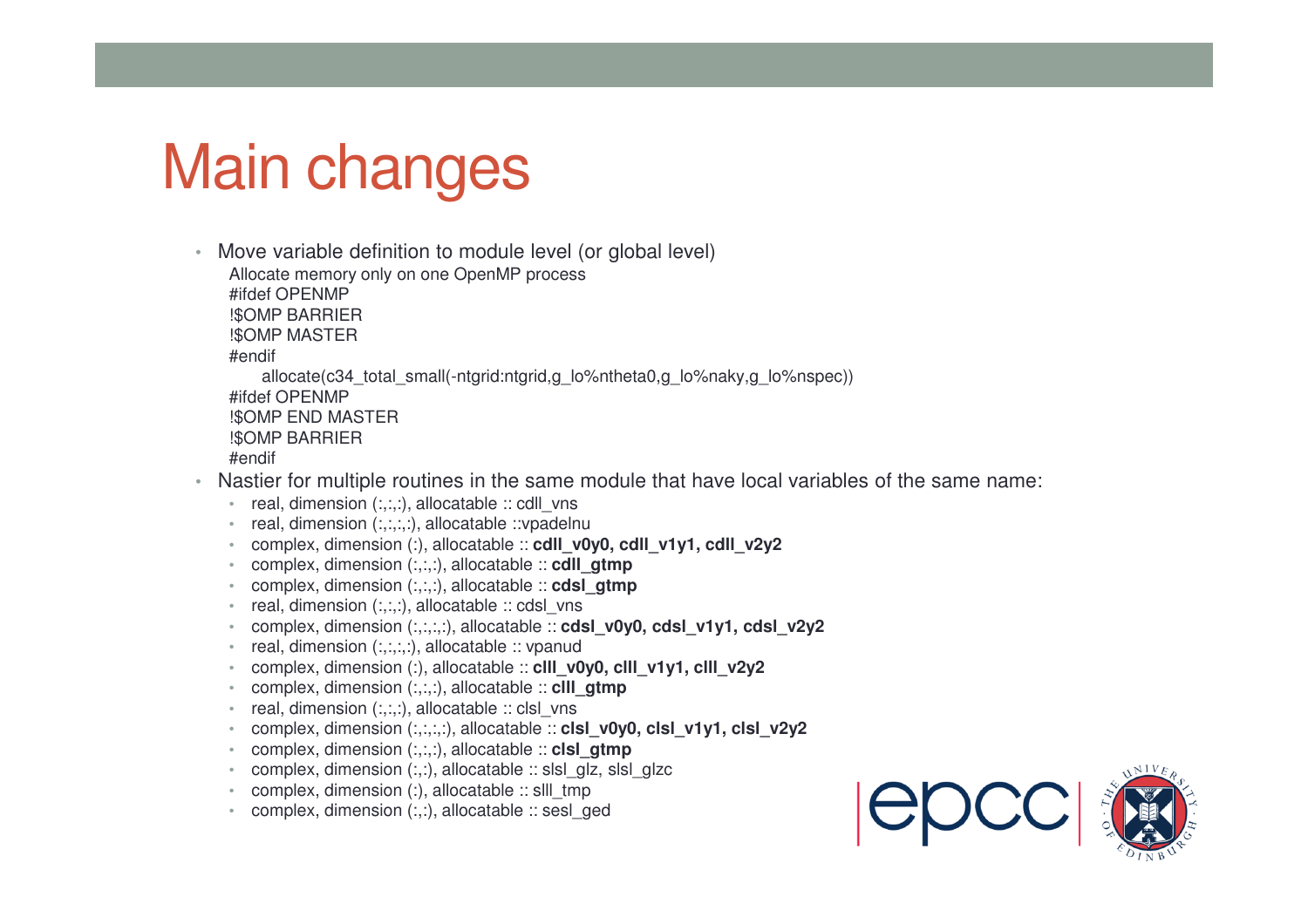

#PBS -l select=22export MPICH\_MAX\_THREAD\_SAFETY=funneled

export OMP\_NUM\_THREADS=2 aprun -n 256 -N 12 -S 6 -d \$OMP\_NUM\_THREADS -ss ./gs2\_hybrid gs2.in

export OMP\_NUM\_THREADS=4aprun -n 128 -N 6 -S 3 -d \$OMP\_NUM\_THREADS -ss ./gs2\_hybrid gs2.in

export OMP\_NUM\_THREADS=3aprun -n 176 -N 8 -S 4 -d \$OMP\_NUM\_THREADS -ss ./gs2\_hybrid gs2.in

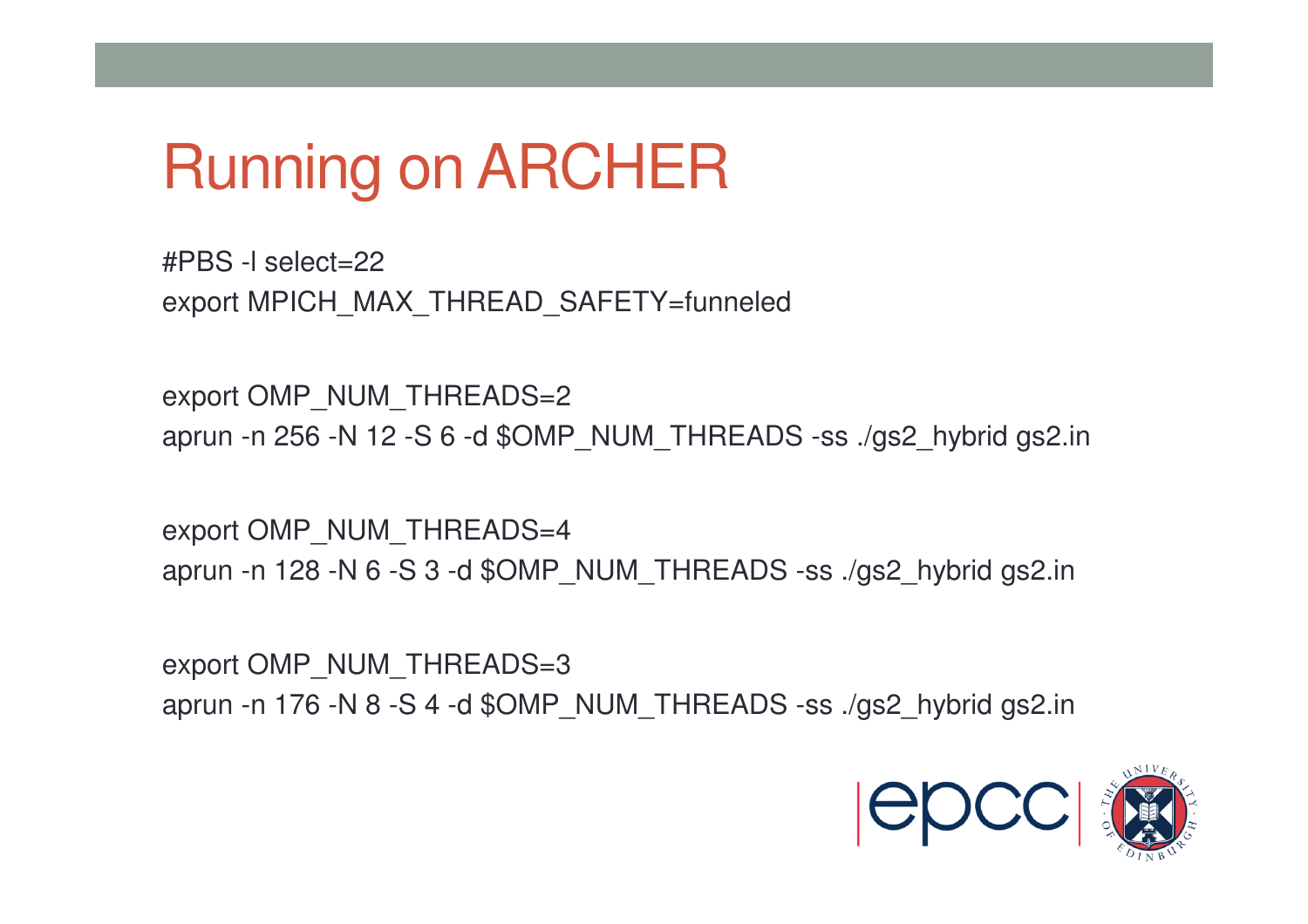#### Initialisation performance



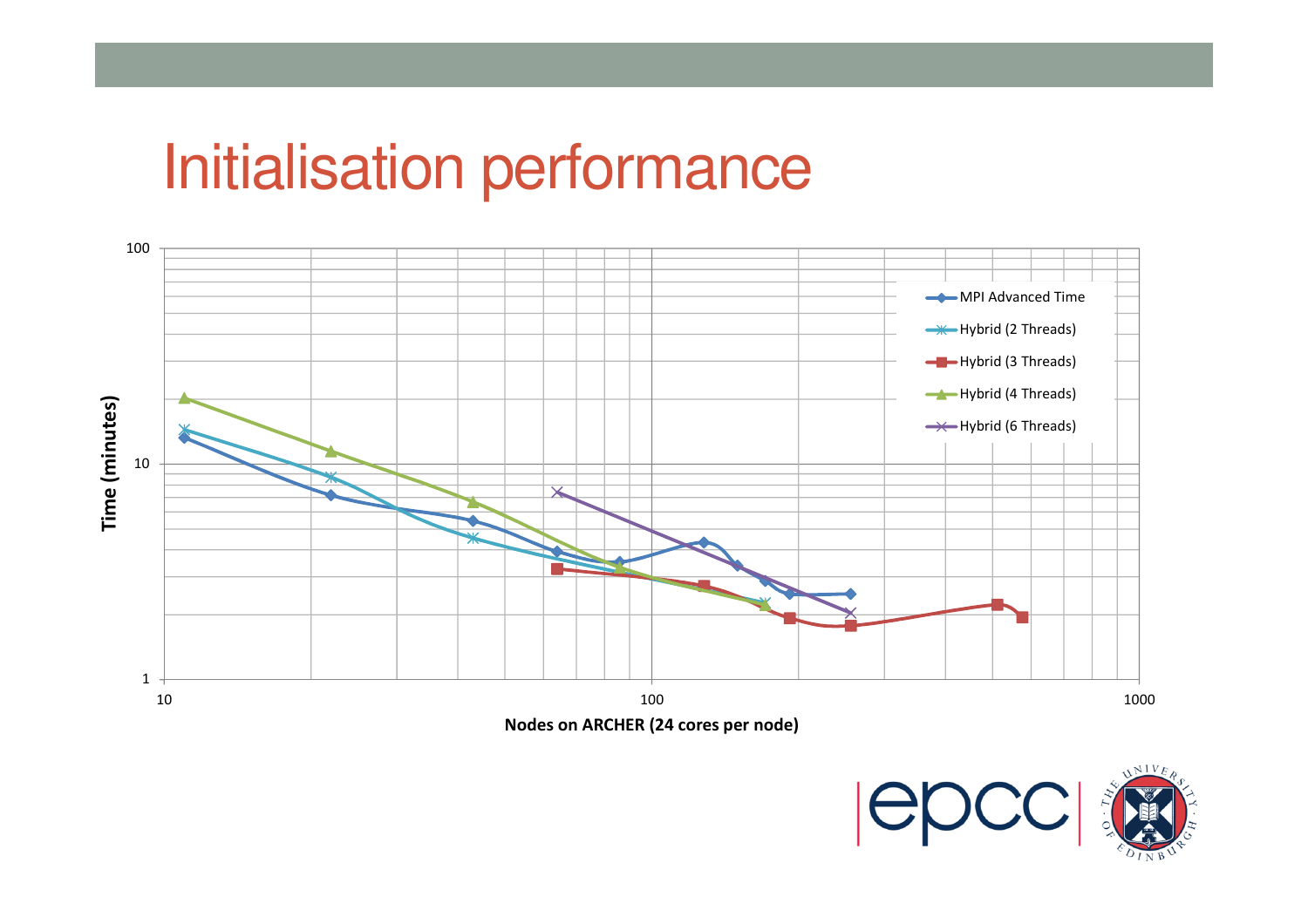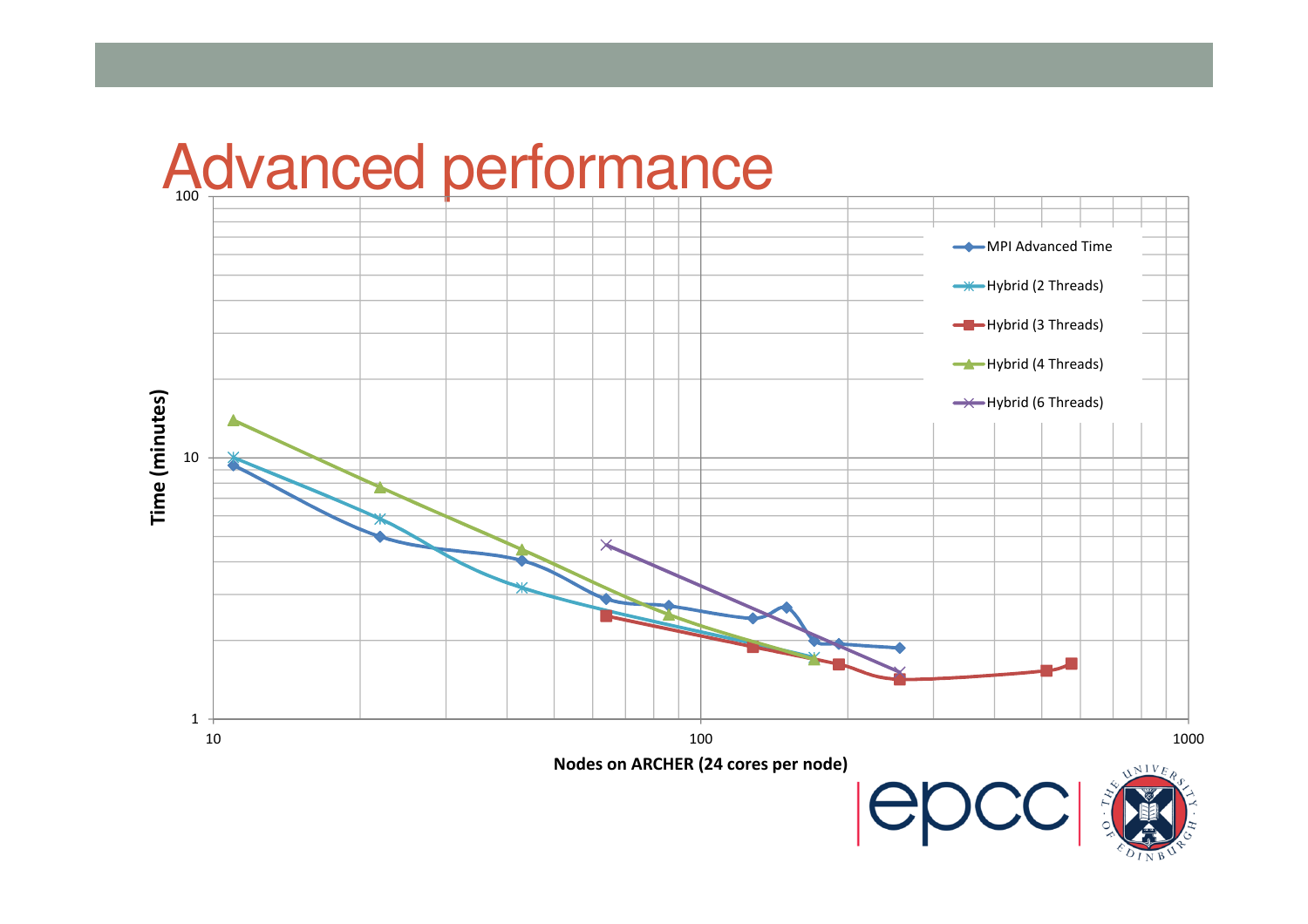#### Total runtime

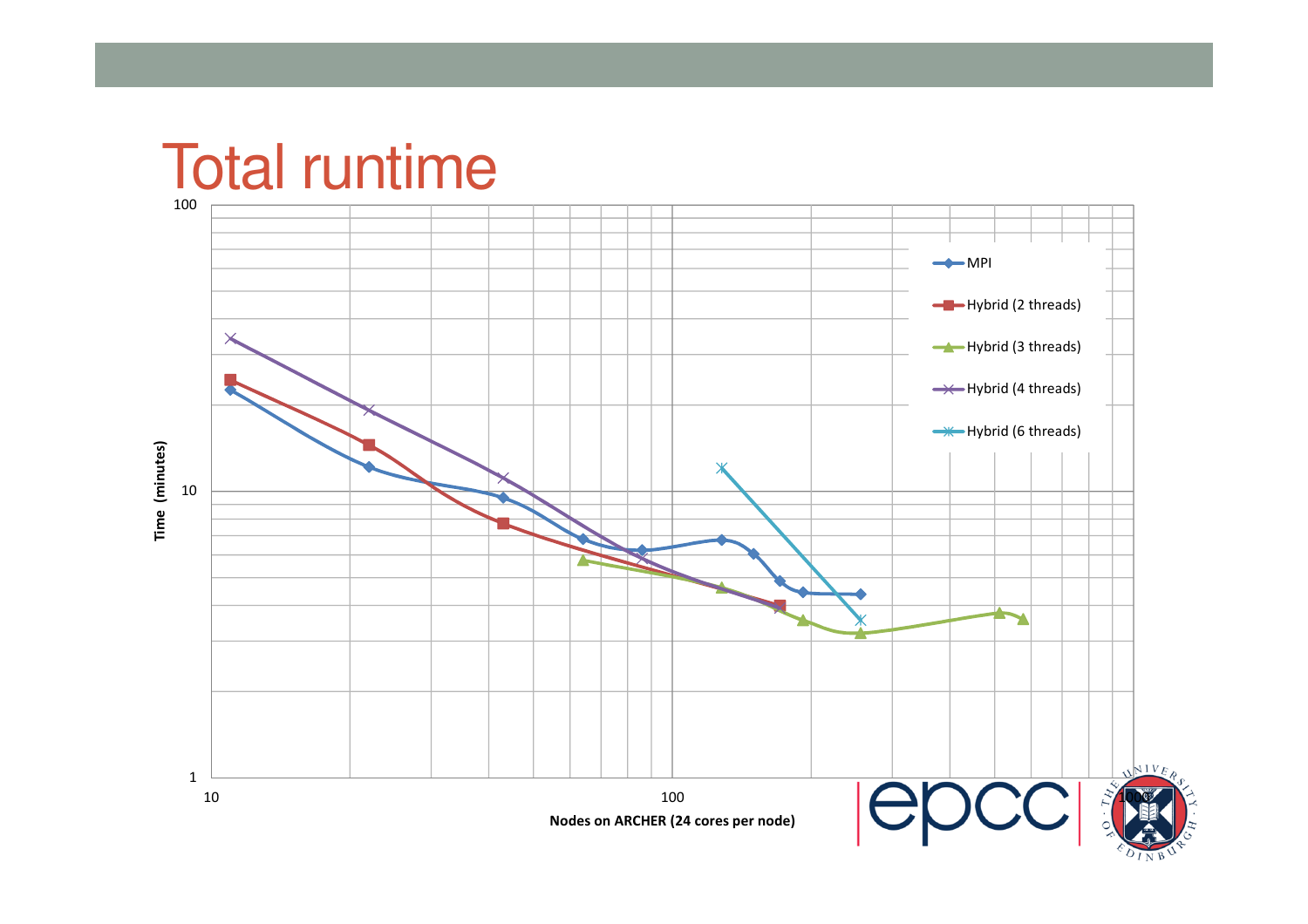#### Total runtime – BG/Q



**Number of nodes used**

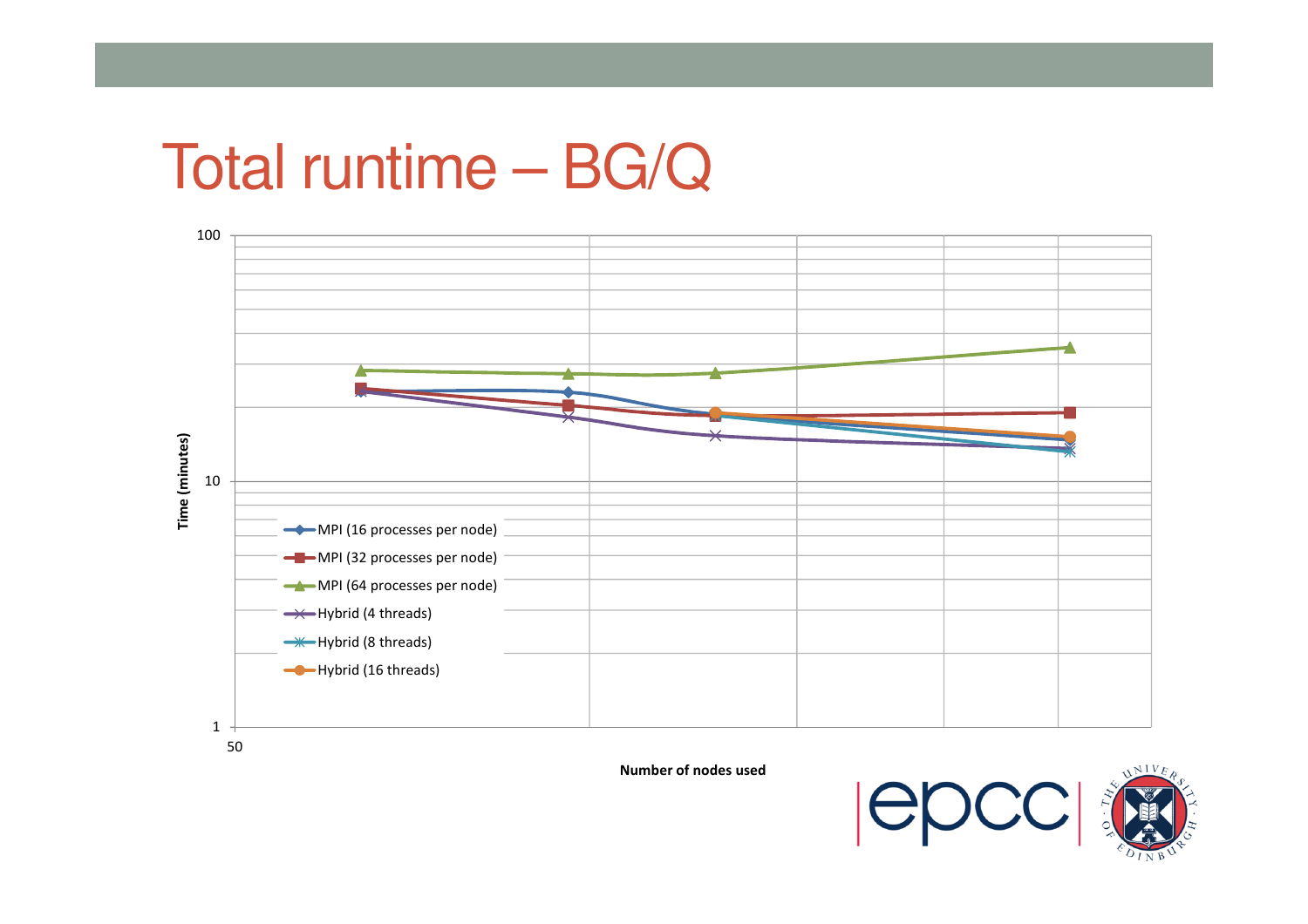## GS2 Port to Xeon Phi

- •Profiling of vectorisation of GS2 shows good performance
- Pure MPI code performance
	- ARCHER (2x12 core Xeon E5-2697, 16 MPI processes): 3.08 minutes
	- Host (2x8 core Xeon E5-2650, 16 MPI processes): 4.64 minutes
	- 1 Phi (176 MPI processes): 7.34 minutes
	- 1 Phi (235 MPI processes): 6.77 minutes
	- 2 Phi's (352 MPI processes): 47.71 minutes
- Hybrid code performance
	- 1 Phi (80 MPI processes, 3 threads each): 7.95 minutes
	- 1 Phi (120 MPI processes, 2 threads each): 7.07 minutes